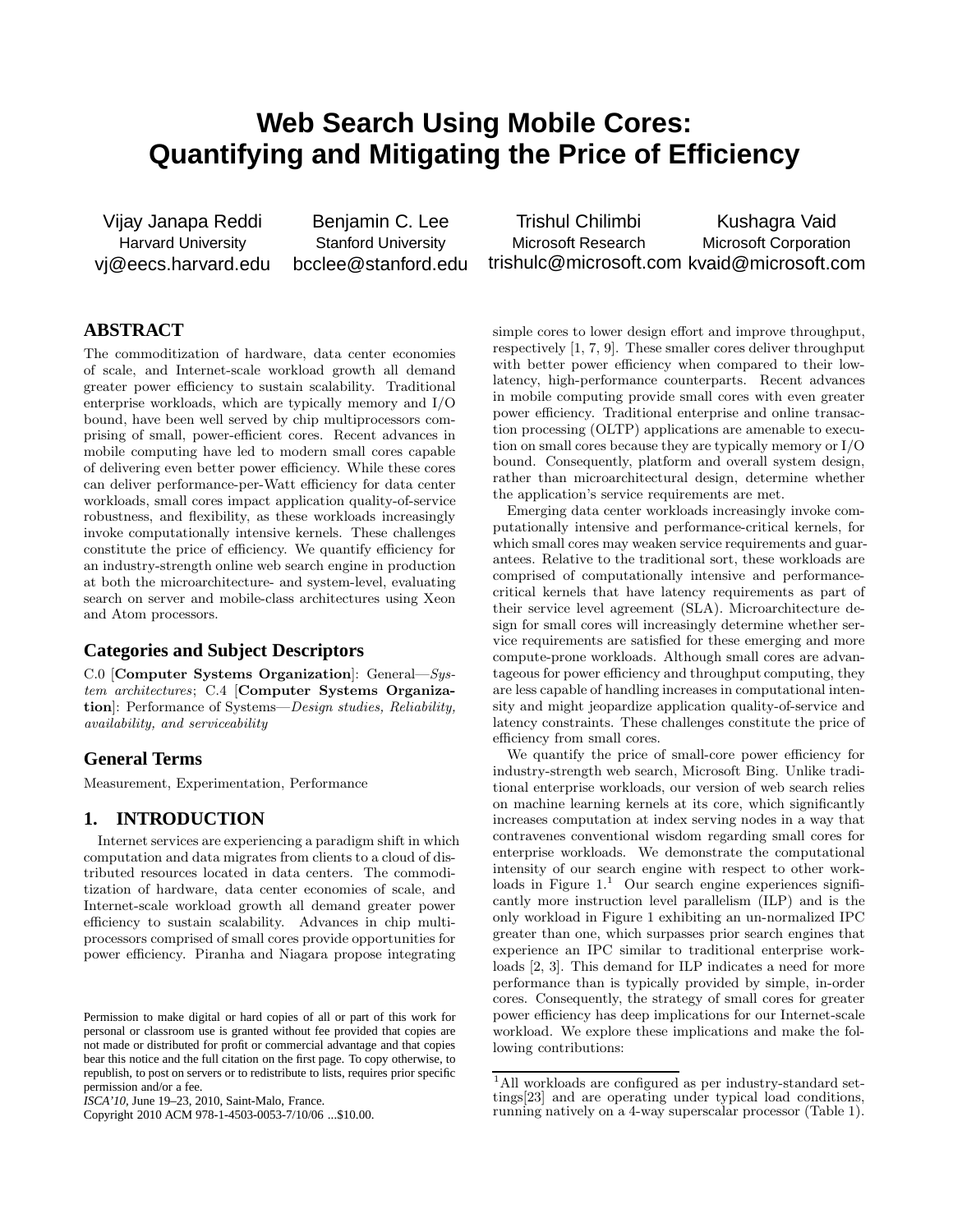

Figure 1: The computational needs of our search engine exceed that of traditional workloads with an un-normalized IPC noticeably greater than one.

- Search: We evaluate an online web search engine operating in an enterprise environment that uses machine learning kernels at the index serving nodes to service user queries. (Section 2)
- Efficiency: We compare the power efficiency of the server-class Xeon and mobile-class Atom microarchitectures for Search, relying on hardware counter data and multimeter power measurements. Search is 5× more efficient on Atom than on Xeon. (Section 3)
- Price of Efficiency: Search efficiency on Atom comes at the expense of robustness and flexibility. Qualityof-service guarantees become less robust as per query latency increases and becomes more variable. Computational intensity increases and microarchitectural bottlenecks impact search computation. (Section 4)
- Mitigating the Price of Efficiency: We address the price of efficiency through effective system design strategies, greater integration and enhanced microarchitectures. These strategies also address the total cost of ownership (TCO) at the data center level due to inefficiencies at the platform level, which translates to lower performance per dollar.

Collectively, the results in this paper contravene conventional wisdom with respect to small cores and data centers for online web search. The microprocessor industry offers a choice of two strategies to achieve the economies of scale necessary for this evolving workload: (1) start with big, high performance cores and improve efficiency or (2) start with small, low power cores and improve performance. We compare these two strategies and favor the latter for search.

## **2. SEARCH**

Search is representative of a broad class of data center workloads that perform distributed and expensive computation. The workload requires thousands of processors to service queries under strict performance, flexibility and reliability guarantees. A single query might require tens of billions of processor cycles and access hundreds of megabytes of data [3]. Traditionally, parallel indexing affords substantial improvement in performance. However, as search engines continue to evolve and machine learning techniques become integral, per core performance is becoming more important again.



Figure 2: Overview of our specific Search instantiation. In this paper, we target the darkened subset within each index serving node (ISN).

#### **2.1 Structure**

Figure 2 outlines the structure of the search engine. Search queries enter the system through a top-level Aggregator. If the aggregator cannot satisfy a query from its set of frequently asked queries (i.e., Cache), it distributes the query to the Index Serving Nodes (ISNs). The ISNs operate in a distributed manner. Examining its subset of the document index, each node uses neural networks to identify and to return the top N most relevant pages and their dynamic ranks. Each ISN is responsible for ranking pages, as well as generating descriptions of relevant pages for the user [5].

Upon receiving a query, an ISN's Manager invokes the Ranker on the ISN's local subset of the index. The ranker parses the query and invokes Streams that use query features to identify a matching list of pages from query features. The ranker then uses statistical inference engines to compute a relevance score for each page in the matching list. Using these scores, the ranker identifies the top  $N$  results and passes these results to the aggregation layer, which in turn decides upon the set of results to return. After aggregating and sorting relevance scores, the aggregator requests captions from the ISNs. Each caption is comprised of a title, URL, and context snippets. Captions are generated by the ContextGenerator based on the content distributed to each particular ISN. Captions for the top  $N$  results across the ISNs are returned to the user in response to the query.

#### **2.2 Requirements**

Robustness. Search performance is quantified by a combination of Quality-of-Service (QoS), throughput, and latency. The application defines a QoS metric by the minimum percentage of queries handled successfully. For example, a QoS metric of  $\theta$  percent requires a minimum of  $\theta$  successful queries for every 100. The other  $100-\theta$  queries might time-out due to long latencies for expensive query features or might be dropped due to fully occupied queues. Given a QoS target constraint, we might consider a platform's sustainable throughput, which quantifies the maximum number of queries per second (QPS) that can arrive at a node without causing the node to violate the QoS constraint. If QPS exceeds the sustainable throughput, QoS degrades.

Query processing must also observe latency constraints. The average response time of queries must fall within a certain number of milliseconds, with additional constraints for the 90-th percentile of queries. Latency directly impacts relevance (i.e., documents corresponding to a specific query)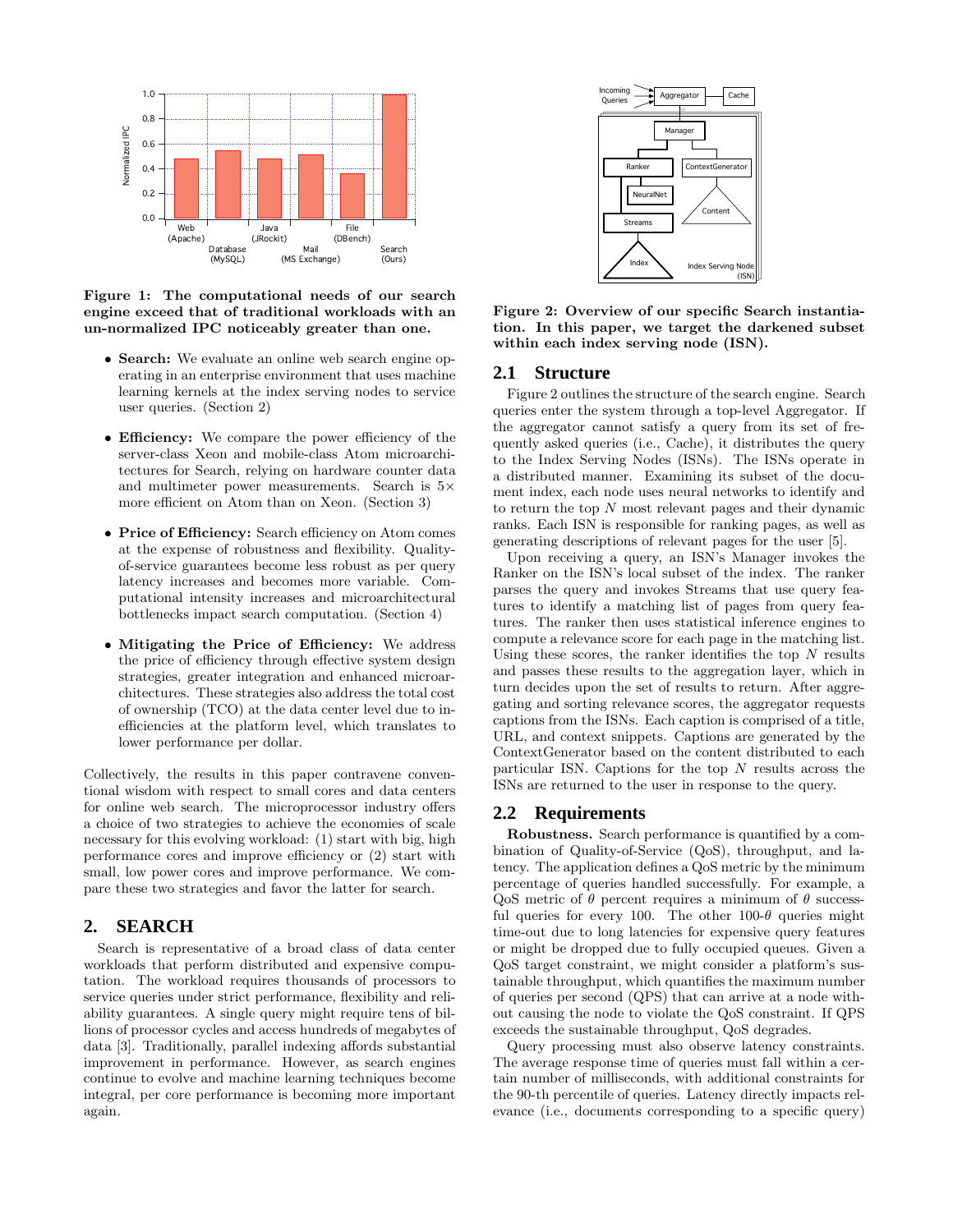by affecting the number of iterative refinements made to a search result. Given a latency constraint, the ranker checks for remaining time before, for example, checking the next tier in a tiered index. Lower query processing latencies allow for additional refinements to improve relevance.

Flexibility and Absolute Load. The search engine operates in a highly distributed system under a variety of loads and activity patterns. Not only must such a system be scalable, it must also be flexible to changes in activity. For example, activity patterns are often periodic and correlated with time of day. Moreover, even a modest spike in complex queries may generate sudden activity spikes measured in absolute terms, as complex queries cannot be broken down into simpler queries for redistribution across multiple nodes. Every ISN must handle its own incoming complex query load. Therefore, the underlying architecture must be robust enough to tolerate these absolute spikes and, ideally, would exhibit gradual rather than sharp QoS degradations as load increases. Architectures that exhibit gradual rather than sharp QoS degradations as load increases in absolute terms would provide greater flexibility with less disruption.

Reliability and Relative Load. Hardware failures are to be expected within large-scale data centers. To ensure reliability and robustness in the presence of failures, ISNs must operate with spare capacity to bear additional load when a fraction of index serving nodes fail, since work is then dynamically re-balanced across the remaining nodes. Each node experiences a fractional increase of a failed node's sustainable throughput, an activity spike measured in relative terms. Architectures that exhibit gradual and minimal QoS degradations as load increases in relative terms would provide greater reliability with less disruption.

## **3. EFFICIENCY**

Search exercises the datapath as it uses inference engines (e.g., Neural Nets) to service queries. Therefore, the workload is traditionally run using high-end server processors. But in this section, we seek to understand the trade-offs between using high-end processors and small-core designs. After explaining our experimental infrastructure, we compare search running on Xeon versus Atom, quantifying the microarchitectural, power and cost efficiency across both designs in terms of delivered search application performance.

### **3.1 Experimental Setup and Methodology**

Microarchitectural Extrema. Considering the spectrum of commodity x86 microprocessors, we observe highperformance, server-class microprocessors at one end and low-power, mobile-class processors at the other end. Table 1 summarizes the microarchitectures we consider.

The Xeon is representative of modern, high-performance microarchitectures. We consider the Harpertown, a dualdie, quad-core processor comprised of Penryn cores [8, 14]. This processor implements several power optimizations. Implemented at 45nm using high-K dielectric and metal gate transistors, the process technology reduces leakage power by  $5-10\times$  and switching power by 30 percent. Moreover, the L2 cache is organized into 1MB slices, allowing cache resizing in 1MB increments for power reduction. Dynamic voltage and frequency scaling supports system-driven power mitigation. Finally, we consider a particularly low-power Harpertown part, the L5420, which operates at 2.5 GHz. The choice of

|                             | Xeon                   | Atom               |  |  |
|-----------------------------|------------------------|--------------------|--|--|
|                             | Harpertown             | Diamondville       |  |  |
| Processors                  |                        | 1                  |  |  |
| $\overline{\mathrm{Cores}}$ |                        | 2                  |  |  |
| Process                     | 45nm                   | 45nm               |  |  |
| Frequency                   | 2.5GHz                 | $1.6\text{ GHz}$   |  |  |
| Pipeline Depth              | 14 stages              | 16 stages          |  |  |
| Superscalar Width           | 4 inst issue           | 2 inst issue       |  |  |
| Execution                   | out-of-order           | in-order           |  |  |
| Reorder Buffer              | 96 entries             | n/a                |  |  |
| Load/Store Buffer           | $32/20$ entries        | n/a                |  |  |
| Inst TLB                    | $128$ -entry, 4-way    | Unavailable        |  |  |
| Data TLB                    | $256$ -entry, $4$ -way | Unavailable        |  |  |
| $L1$ Inst/Data Cache        | 32/32KB                | 32/24KB            |  |  |
| $L2$ Cache (per die)        | $12MB$ , $24$ -way     | $1MB$ , $8$ -way   |  |  |
| FSB                         | 1066MHz                | $533 \mathrm{MHz}$ |  |  |

Table 1: Microarchitectural extrema. We evaluate search on Xeon-Harpertown [8, 14, 21] and Atom-Diamondville [10, 14] processors that represent endpoints in the spectrum of x86 commodity processors.

a power-optimized Harpertown provides an optimistic baseline, which favors server-class architectures.

The Atom is representative of modern, low-power microarchitectures. We consider a dual-core Diamondville [10, 14]. Each core is designed to operate in the sub-1W to 2W range. Diamondville cores implement an in-order pipeline with power efficient instruction decode and scheduling algorithms. The Diamondville datapath is also narrower than that of a Harpertown, issuing only two instructions per cycle. Furthermore, the Atom design avoids specialized execution units and favors general-purpose logic that can provide multiple functionality. For example, the SIMD integer multiplier and floating point divider are used to execute instructions that would normally execute on separate, dedicated scalar equivalents [10]. Such strategies are intended to reduce power, but also may have implications for performance as will be described in Section 4.

Workload Setup. While search is a distributed activity across several nodes, in this paper we specifically target its activity within an ISN. We use the application currently in production and drive it with real queries from user activity. Of the search components illustrated in Figure 2, we specifically examine the darkened subset that ranks pages online and returns the sorted results to the aggregator.

The quality of search or the relevance of pages depends upon ISN performance. CPU activity at an ISN ranges between 60 to 70 percent, indicating ISNs are usually under heavy load. Consequently, an ISN's performance depends on the capabilities of the underlying microarchitecture, which motivates our evaluation of the leaf-nodes within search. We neglect the aggregator, as well as the caption generators. From hereon, we loosely refer to the term "search engine" as the parts we are investigating.

The ISN computes page ranks for forty thousand queries after warmup. Input queries are obtained from production runs. The query arrival rate is a parameter within our experiments. We sweep this rate to identify the maximum QPS an architecture can sustain without violating the QoS target. For each query, the ISN computes overall ranks for pages that match the query for a 1 GB production index, a subset of the global index distributed across several nodes.

The index fits in memory to eliminate page faults and minimize disk activity. In effect, we consider the first tier of a tiered index, which resides in memory. Subsequent tiers require accessing disk, but the tiers are organized such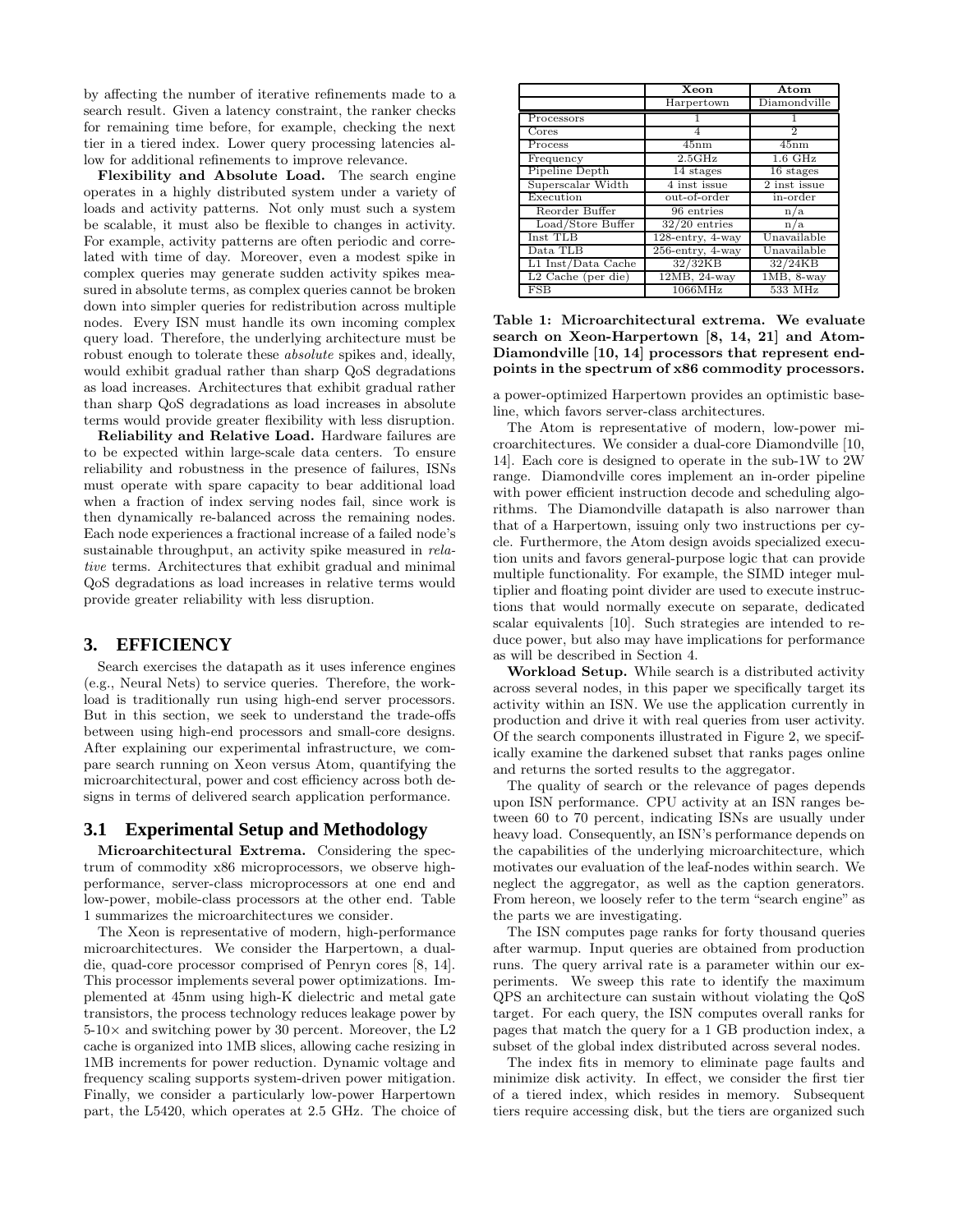

Figure 3: Microarchitectural synopsis of search on Xeon. (a) Execution versus stall time. (b) Breakdown of stall activity. (c) Instruction mix of search. (d) Sources of L2 cache accesses.

that this is extremely rare in practice. Therefore, it is the microarchitecture that determines application performance and not system-level configuration.

Additionally, to ensure fair comparison between Atom and Xeon, the total number of application threads servicing queries matches the number of hardware contexts available. More specifically, simultaneous multithreading (SMT) is enabled on Atom and results are normalized to a single Harpertown socket unless stated otherwise. System software (application and server OS) is also configured such that our setup is representative of a typical deployment strategy, allowing core-level comparison.

Microarchitectural and Power Measurements. We analyze the performance of the microarchitecture using details collected via VTune [13], a toolbox that provides us an interface to hardware counters on the Xeon and Atom. These counters provide detailed insight into microarchitectural activity as various parts of the search engine execute. To relate this microarchitectural activity to energy consumption, we quantify power dissipated by the processor at the voltage regulator module. We identify the 12V lines entering the regulator, apply a Hall-effect clamp ammeter (Agilent 34134A), and collect power measurements at 1KHz using a digital multimeter (Agilent 34411A).

#### **3.2 Microarchitecture**

Let  $X_{\theta}$  be Xeon's sustainable throughput given the search application's quality of service target  $\theta$ . Figure 3 illustrates microarchitectural events as search executes at  $X_{\theta}$  queries per second on the Xeon. As shown in Figure 3(a), 55.6 percent of execution time is spent stalled for either the register alias table (RAT), the front end (IFU), or other resources (e.g., cache and memory). These stalls suggest the datapath is not fully utilized with only 44.4 percent of execution time spent retiring instructions due to structural conflicts in the front end (fetch or decode) or long latency memory instructions blocking instruction retirement. Figure 3(b) breaks down stall activity further.

Stalls during instruction fetch arise from branches and instruction cache effects. As illustrated in Figure  $3(c)$ , substantial branch activity of 15.6 branches per 100 instructions makes the branch predictor a bottleneck. Moreover, the datapath sees a seven cycle penalty when the number of in-flight speculative branches exceeds the capacity of the branch predictor (e.g., branch history table) [13]. Furthermore, the instruction fetch often stalls for L2 cache activity with 18.9 percent of L2 caches accesses attributed to instruction cache misses (Figure  $3(d)$ ).

Other resource stalls may be attributed to memory activ-



Figure 4: Atom with respect to Xeon.

ity. According to Figure 3(c), a total of 30.4 percent of instructions either load or store data, which leads to pressure on the cache hierarchy. Consequently, Figure 3(d) shows that loads and stores account for 81.2 percent of all cache accesses. L2 cache activity often translates into memory requests with 67.0 percent of bus activity attributed to memory transactions (not shown). Application activity on Atom demonstrates similar behavior.

Relative to Xeon, the Atom implements a simpler and deeper pipeline. As Figure 4 demonstrates, microarchitectural effects are aggravated in the low-power Atom. This data corresponds to Atom at  $A_{\theta}$ , the Atom's sustainable throughput for quality-of-service target  $\theta$ . The high frequency of branches and Atom's deeper pipeline depth leads to a  $10\times$  increase in performance penalties from mispredicted branches. Atom divide time is  $48.2 \times$  greater than that of the Xeon. These performance effects may arise from the decision to favor generality over specialization for execution units. Specifically, "the use of specialized execution units is minimized. For example, the SIMD integer multiplier and Floating Point divider are used to execute instructions that would normally require a dedicated scalar integer multiplier and integer divider respectively." [10]

Moreover, on a per core basis, the Atom implements a much smaller cache hierarchy. According to Table 1, the Atom data and L2 caches are 25 and 66 percent smaller per core than their Xeon counterparts. This smaller cache hierarchy translates into  $1.5\times$  and  $8.0\times$  the number of data and L2 cache misses. Collectively, these microarchitectural effects lead to a  $3\times$  increase in cycles per instruction.

Table 2 compares throughput for search at its quality-ofservice target  $\theta$ . Let  $X_{\theta}$  and  $A_{\theta}$  be the sustainable throughput of the Xeon and Atom in queries per second (QPS). At the same  $\theta$ , Xeon sustains 3.9 $\times$  the throughput sustained by an Atom  $(X_{\theta} = 3.9 \times A_{\theta})$ . On a per core basis, each of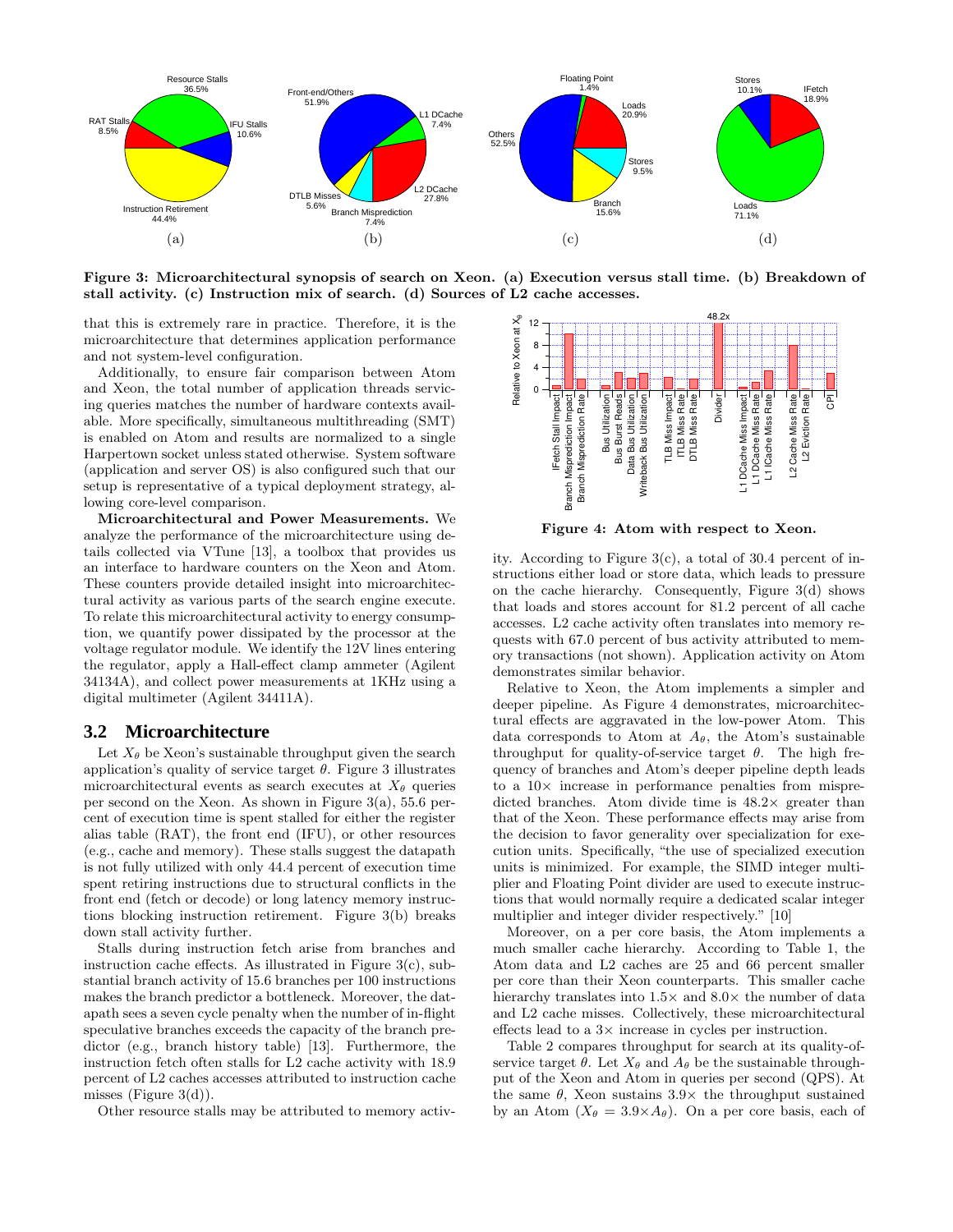

Figure 5: Xeon consumes ∼62.5W, where as the lowpower Atom consumes ∼3.2W on average.

the four Xeon cores sustain  $2.0\times$  the throughput sustained by each of the two Atom cores. Sustainable throughput differs from absolute CPI because some processing is wasted on failed queries (time-outs), therefore system-level throughput gains can be less than microarchitectural gains.

#### **3.3 Power**

80 40 40 20 0 3 yu f east s f ec s f ns s a s a s f i s f i s f i s f i s f i s f i s f i s f i s f i s f i s f i s f i s f i s f i s f i s f i s f i s f i s f i s f i s f i s f i s f i s f i s f i s f i s f i s f i s f i s 20 00 yuw f east of except to the stress of the stress of the stress of the stress of the stress of the stress of the stress of the stress of the stress of the stress of the stress of the stress of the stress of the stress 2000 comparing the comparison of the comparison of the comparison of the comparison of the comparison of the comparison of the comparison of the comparison of the comparison of the comparison of the comparison of the compa 0 70x10。 70x10。 70x10。 70x10。 70x10。 70x10。 70x10。 70x10。 70x10。 70x10。 70x10。 70x10。 70x10。 70x10。 70x10。 70x10 Time (ms)<br>
Time (ms)<br>
Time (ms)<br>
Time (ms)<br>
Time (ms)<br>
The comparison  $\sim$  62.5 W, where as<br>
The Atom consumes  $\sim$  3.2W on average.<br>
ur Xeon cores sustain 2.0× the throughput<br>
ch of the two Atom cores. Sustainable throug  $-62.5V$ <br> $-62.5V$ <br> $0 \times$  the Sustay of the Sustay of the Sustay of the Sustay of the Sustay of 1.<br> $T$  The ematic its cycle of 1.<br> $\times$  The ematic its cycle of 1.<br> $\times$  The Prophet of 1.<br> $\times$  The Prophet of The Prophet of The 43211 C S a c s , ic a e r : " J e f a F r c . e b \_ j v c 8 3211 a.s. a. c. e. a. e. a. e. a. e. a. e. a. e. a. e. a. e. a. e. a. e. e. a. g. e. e. a. e. e. a. e 3 ling on the search of the search of the search of the search of the search of the search of the search of the search of the search of the search of the search of the search of the search of the search of the search of the re sa de side rij de ka ka de la honda ja ka ka de side erij de ka ka ka de la honda ja ka ka ka ka ka ka ka k Atom<br>
Xeon de t<br>
Xeon de t<br>
Solution de text<br>
Solution de text<br>
Solution de partier<br>
Xeon de partier<br>
Xeon de partier<br>
Xeon de partier<br>
Xeon de partier<br>
Xeon de partier<br>
Xeon de partier<br>
Xeon de partier<br>
Xeon de partier<br>
X **Example 18**<br> **Atom Conduct 18**<br>
Atom Conduct 18<br>
Atom Conduct 18<br>
Atom Conduct 18<br>
Atom Conduct 18<br>
Atom Conduct 18<br>
Atom Conduct 18<br>
Atom Conduct 18<br>
Conduct 18<br>
Conduct 18<br>
Conduct 18<br>
Conduct 18<br>
Conduct 18<br>
Conduct 18 Figure 5 illustrates the power time series for both Xeon and Atom as search is running. The Xeon operates with an idle power component of 38.5W. The substantial idle power dissipated is particularly problematic given that the processor is stalled for 56.6 percent of its cycles. The Xeon exhibits a dynamic power range of 38.5 to 75W with a 95 percent difference between the idle and peak power. In contrast, Atom has a low idle power component of 1.4W with a 168 percent difference between idle and peak power. The Atom gets a drastic power reduction of 9.8× relative to Xeon. Atom's low idle power and large dynamic range is particularly attractive in the pursuit of energy proportional computing [4].

#### **3.4 Performance**

On a per core basis, the Atom is  $5\times$  more efficient than the Xeon. We compute performance and power efficiency as sustainable QPS per watt. Table 2 compares the Xeon and Atom over a variety of metrics. The power differentials  $(19.5\times$  per processor,  $9.8\times$  per core) dominate the performance differentials  $(3.9 \times$  per processor,  $1.9 \times$  per core). The large power cost of the Xeon is not justified by relatively modest increases in sustainable throughput.

Although this paper focuses primarily on power efficiency, we also mention area and price efficiency for comparison. Area efficiency is comparable between the two architectures, indicating the Xeon area overheads from dynamic instruction scheduling and out-of-order execution produce a linear improvement in throughput for search. However, Xeon price efficiency is 0.45× Atom price efficiency. Xeon prices are 8.4× Atom prices, but each Xeon sustains only 3.8× the number of queries per second. Note we consider price seen by the data center, not cost seen by processor manufacturers; manufacturers may target higher profit margins on server-class processors. Moreover, this analysis considers only equipment prices, not total cost of ownership. Peripheral components (e.g., motherboard, network interface card) will also impact the analysis. Section 5 will further assess the sensitivity of these effects.

## **4. PRICE OF EFFICIENCY**

To understand the role of mobile-class architectures in data centers as workloads continue to emerge and evolve, we must identify and understand the price of exploiting small core efficiency. For search, we find quality-of-service

becomes less robust as small cores are less capable of absorbing even modest increases in query load. Greater variance in the per query latency distribution indicates more queries experience higher latencies, which limit the time available to perform additional computation and improve search result relevance and ranking. Both quality-of-service and latency effects depend, in part, on the shifts in computational intensity and resource bottlenecks when using small cores.

#### **4.1 Robustness**

Quality-of-Service(QoS). Given a quality of service target  $\theta$ , Xeon and Atom sustain a throughput  $X_{\theta}$  and  $A_{\theta}$ , respectively. We consider QoS guarantees robust if target  $\theta$ is met despite fluctuations or temporary increases in query load. Robust QoS guarantees are a critical application requirement for search and data center applications. Robustness also determines the extent to which any one node can be utilized. If index server nodes can absorb activity spikes with little QoS degradation, they can operate closer to peak sustainable throughput.

For a given increase in query load, Figure 6 indicates robustness trends. The horizontal axis quantifies QPS normalized to Xeon's sustainable throughput  $X_{\theta}$ . The vertical axis quantifies QoS in terms of the percentage of successfully processed queries. Xeon processes the additional queries more robustly. Degradations in quality-of-service are modest and gradual. Atom is unable to absorb a large number of additional queries and quickly violates its QoS target.<sup>2</sup>

Latency. Increasing query load not only degrades the success rate in a quality-of-service metric, it also increases the latency at which that service is delivered. The search algorithm uses multiple strategies to refine search results if the query latency has not yet exceeded a cutoff latency  $L<sub>C</sub>$ . Figure 7 illustrates latency trends with latencies normalized to the cutoff latency  $L<sub>C</sub>$ . Using a logarithmic vertical axis, the figure indicates super-exponential increases in mean latency as query load increases on both Xeon and Atom. At their respective sustainable throughputs, Atom's latency is nearly  $3\times$  greater than that of the Xeon  $(0.33L_C$  versus  $0.12L_C$ ).

Relevance. QoS and latency shortcomings have a direct impact on search query relevance, which refers to a user's utility from a set of search results. Search algorithms often have multiple strategies for refining their results. However, load and cutoff latency  $L<sub>C</sub>$  determine room for refinement. In a tiered index, pages indexed in the first tier are always ranked but indices in subsequent tiers may only be ranked if  $L_C$  has not been exceeded. In such scenarios, lower per query latencies allow for multiple iterative refinements of search results to improve page relevance. Moreover, lower latencies provide opportunities to search algorithm designers for exploring latency-relevance trade-offs.

Since the average latency on Atom at  $A_{\theta}$  is higher than on the Xeon at  $X_{\theta}$  (see Figure 7), search on the Atom is unable to refine pages in a manner equivalent to the Xeon. Figure 8 shows how page relevance on the Atom compares to the Xeon at  $X_{\theta}$  as load increases. The vertical axis compares matching pages returned by search on Xeon and Atom, defining baseline relevance with Xeon search results. For example, 100 percent means 100 percent of Atom queries return search results that perfectly match those from Xeon

<sup>2</sup>We study Xeon and Atom beyond sustainable throughput to characterize robustness. We do not assume sustainable operation under such loads.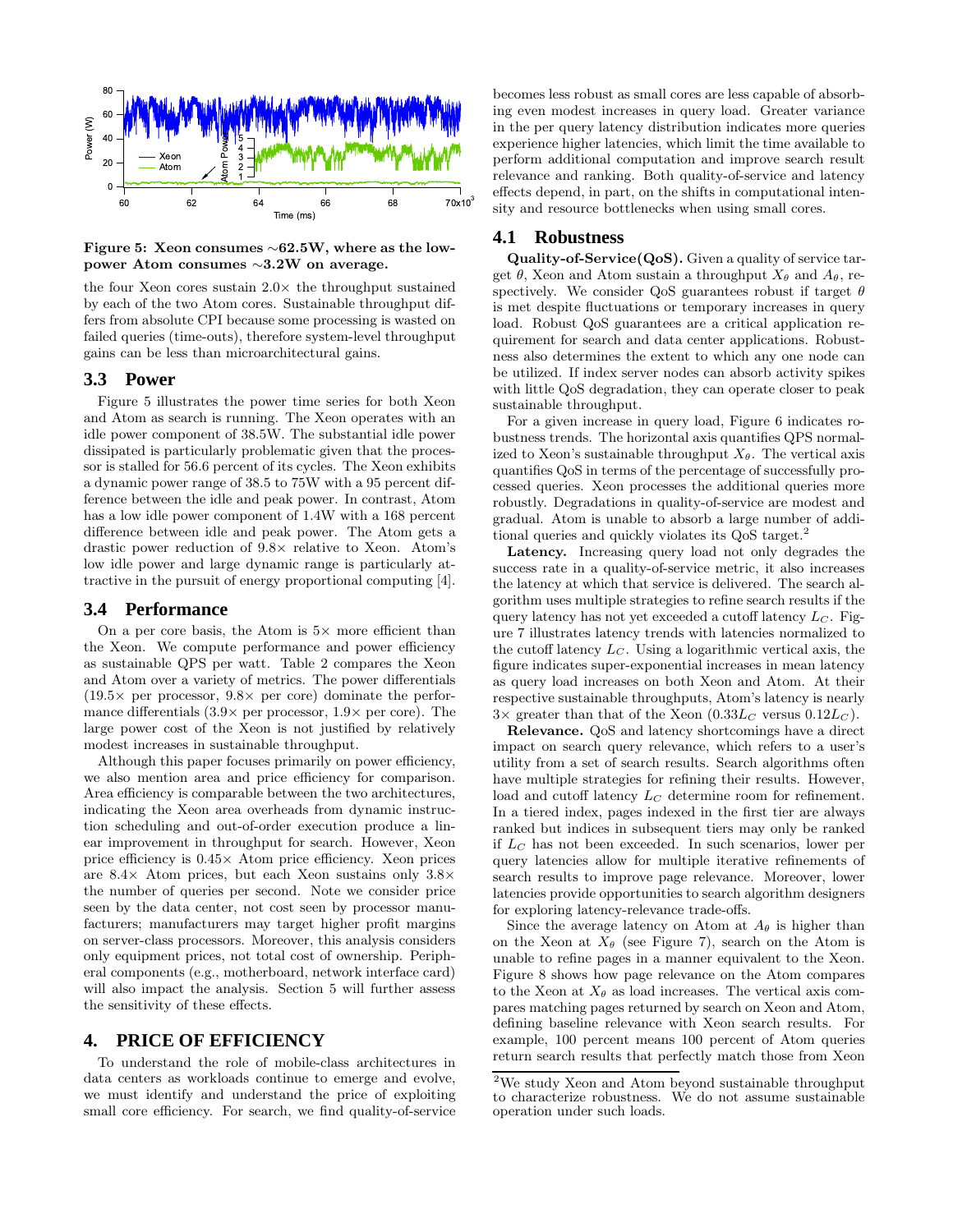|                                                           | Per Processor    |                  |                | Per Core         |                  |                |
|-----------------------------------------------------------|------------------|------------------|----------------|------------------|------------------|----------------|
|                                                           | Xeon             | Atom             | $\Delta_{X/A}$ | Xeon             | Atom             | $\Delta_{X/A}$ |
| Performance (QPS)                                         | $3.86A_{\theta}$ | $A_{\theta}$     | $3.86\times$   | $0.96A_{\theta}$ | $0.5A_{\theta}$  | $1.93\times$   |
| Power $(W)$                                               | 62.50            | 3.2              | $19.53\times$  | 15.63            | 1.60             | $9.77\times$   |
| Power Efficiency (QPS/W, $\times 10^{-2}$ )               | $6.17A_\theta$   | $31.25A_\theta$  | $0.20\times$   | $6.17A_\theta$   | $31.25A_\theta$  | $0.20\times$   |
| Area $(T, \times 10^6)$                                   | 820              | 94               | $8.72\times$   | n/a              | n/a              | n/a            |
| Area $\text{(mm)}^2$                                      | 214              | 50               | $4.28\times$   | n/a              | n/a              | n/a            |
| Area Efficiency (QPS/mm <sup>2</sup> , $\times 10^{-2}$ ) | $1.80A_\theta$   | $2.00A_{\theta}$ | $0.90\times$   | n/a              | n/a              | n/a            |
| Price $(\$)$                                              | 380              | 45               | $8.44\times$   | 95               | 22.50            | $4.22\times$   |
| Price Efficiency (QPS/\$, $\times 10^{-2}$ )              | $1.02A_{\theta}$ | $2.22A_{\theta}$ | $0.45\times$   | $1.02A_{\theta}$ | $2.22A_{\theta}$ | $0.45\times$   |

Table 2: Search on Xeon versus Atom. Performance is quantified by sustainable throughput, which is the maximum number of queries arriving per second (QPS) that can be serviced successfully at the target qualityof-service  $\theta$ . QPS is reported relative to Atom performance  $A_{\theta}$ . Average power is used to compute efficiency. Area is reported per processor. Price is reported per unit purchased in orders of one thousand units.



Figure 6: QoS on Xeon and Atom normalized to  $X_{\theta}$ .



2 $\mathsf{X}_{\scriptscriptstyle{\theta}}$ 

10 100

Figure 7: Latency on Xeon and Atom normalized to  $X_{\theta}$ .



Even considering the case when the load is at an absolute minimum on the Atom, approximately 1 percent of queries produce different results on Atom. Query latency on Atom at minimum load (e.g., 10 queries per second) is still higher than the latency on Xeon at  $X_{\theta}$  (see Figure 7). Consequently, page refining algorithms have a third of the time to complete their work, leading to different search results from those on the Xeon. At  $A_{\theta}$  about 1.5 percent of queries produce different results and the number of differing queries increases to 3 percent as load approaches  $2A_{\theta}$ .

### **4.2 Flexibility**

A search engine frequently experiences user-generated activity spikes measured in absolute terms. Therefore, the underlying microarchitecture must be capable of adapting to rapid and significant shifts in search activity. This is especially the case in the presence of complex queries. Complex queries consist of multiple simpler queries that cannot be broken down and distributed across multiple nodes; each index serving node (ISN) must process the complex query. Even a modest spike in complex queries causes a significant absolute activity spike within an ISN. Therefore, nodes sensitive to activity spikes must be overprovisioned by operating below sustainable throughput to provide a safety margin. To understand this sensitivity, we evaluate how query latency



Figure 8: Bottlenecks on Atom limit the quality of page hits.



Figure 9: Query latency distribution. The experiment allows queries to exceed  $L<sub>C</sub>$  and tracks the frequency in order to understand how the two processors handle sudden bursts in activity spikes.

distribution changes as load increases in the presence of different types of queries. We explain the behavior through microarchitectural effects.

Cutoff Latencies. Figure 9 illustrates the latency distribution with latencies normalized to the cutoff latency  $L_C$ . The experiment allows queries to exceed  $L<sub>C</sub>$  and tracks the frequency to understand how the two processors handle sudden bursts in activity spikes. Processing queries at  $X_{\theta}$ , 89.4 percent of queries are satisfied in less than  $0.2L<sub>C</sub>$ , 98.2 percent of queries are satisfied before the cutoff latency  $L_C$ , and less than 1.0 percent of queries require more than  $2L<sub>C</sub>$ . Moreover, on the Xeon, these trends are modestly sensitive to activity spikes, which we quantify using  $\lambda$ . For an increased load of  $X_{\theta} + 3\lambda$ , 82.7 and 96.4 percent of queries are still satisfied in less than  $0.2L_C$  and  $L_C$ .

Atom per query latency exhibits much greater variation and sensitivity to activity spikes (Figure  $9(b)$ ). Processing queries at  $A_{\theta}$  on the Atom, only 68.2 percent of queries are satisfied in less than  $0.2L<sub>C</sub>$ . At 93.4 percent, the number of queries completing before  $L<sub>C</sub>$  on the Atom is comparable to that on the Xeon. However, nearly 3.0 percent of queries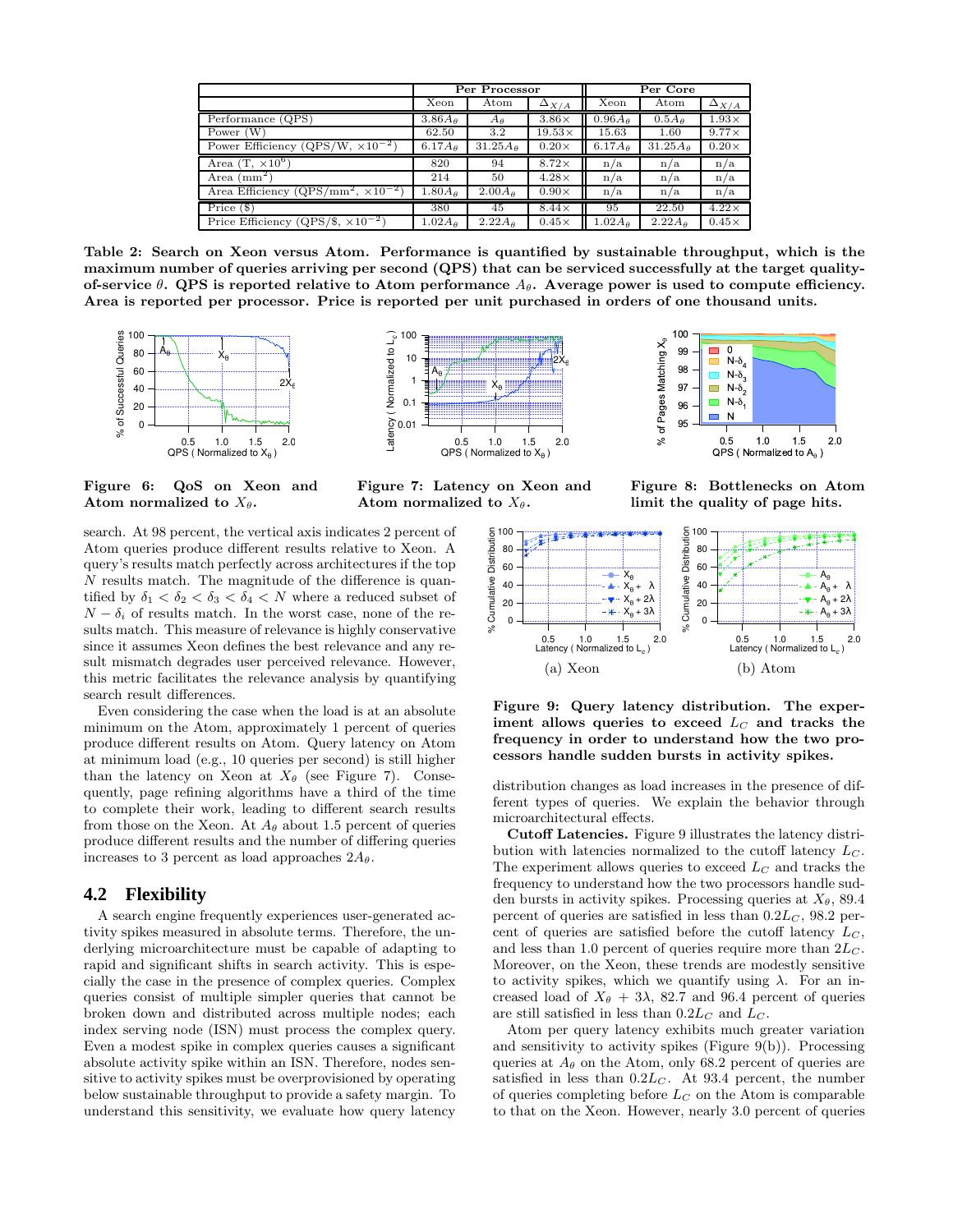

Figure 10: Activity beyond sustainable query load.

require more than  $2L<sub>C</sub>$ . Thus, compared to Xeon latency distributions, we observe a much larger spread in Atom's minimum and maximum per query latencies. Furthermore, Atom latency distributions are highly sensitive to activity spikes. For an increased load of  $A_{\theta} + 3\lambda$ , only 33.0 and 77.6 percent of queries are satisfied in less than  $0.2L_c$  and  $L_c$ .

Figure 10 examines microarchitectural activity to provide deeper insight into the flexibility of the Xeon processor and the inflexibility of the Atom processor under load. Data is normalized with respect to activity on each processor at its sustainable throughput. Increases in query load minimally impacts the Xeon because next to added bus activity we see no other noticeable changes in Figure 10(a). However, query load increases of  $\lambda$ ,  $2\lambda$  and  $3\lambda$  QPS beyond  $A_{\theta}$  on the Atom degrades microarchitectural performance (CPI) by 7.5, 13.2, and 16.5 percent, respectively. These performance degradations arise primarily from increasing contention in the cache hierarchy. The small 1 MB, 8-way L2 cache becomes a constraint with L2 miss rate increasing by up to 22.2 percent and L2 eviction rate increasing by up to 100 percent. The increased eviction rate results in much higher bus utilization; writebacks increase linearly with the additional query load. As the memory subsystem becomes a bottleneck, the pipeline is more often stalled waiting for data. The divider utilization falls by 8 percent with an extra load of  $3\lambda$  QPS.

Query Complexity. Atom processor's susceptibility to absolute load spikes is a function of query complexity. Query latency on the Atom takes a significant hit at throughput rates higher than  $A_{\theta}$  because certain types of queries require more computation than others. Search criteria (e.g., language specification, conditional statements like ANDs, ORs etc.) determine query complexity, and how long it takes



Figure 11: QoS degradation by query complexity. Query type A has no search constraints. Query types B and C have increasing amounts of complexity, requiring more processing capability.

to process a query. Complex queries are broken down into simpler multiple individual queries within the ISN, so the "effective" query load is higher for complex queries.

To demonstrate how query complexity affects processor behavior and sustainable throughput, we isolate queries with different search criteria from the pool of mixed queries we use for all other evaluation and label them as query types A, B and C in Figure 11. Query type A has no complex search criteria, and is therefore fast to process. Query types B and C impose search criteria. Query type C contains many more constraints than type B, and thus requires even more processing.

Atom is able to sustain QoS equivalent to that of the Xeon for query type A even under high activity spikes  $(A_{\theta}+3\lambda$  QPS) because of query simplicity. But the processor is unable to stay competitive for query types B and C as load increases beyond  $A_{\theta}$ . At  $A_{\theta}+3\lambda$  QPS the percentage of successful queries is only 90 percent when a stream of type C queries arrive back to back. These queries take longer to process, and consequently search queues begin to fill up and new incoming queries are dropped until search completes some pending queries or exceeds cutoff latencies . In contrast, Figure 11(a) shows Xeon does not suffer from this problem. Regardless of query complexity, Xeon is able to absorb activity spikes smoothly.

#### **4.3 Reliability**

Hardware or software-based failures are often threats in a data center. Therefore, we must understand how a homogeneous deployment of servers comprising of only Atom processors performs when load is re-balanced to accommodate failures. Load redistribution due to node failures leads to fractional or relative increases of sustainable throughput for a given processor. For instance, a processor will experience a relative load of  $1.2\theta$  when a hypothetical rack consisting of five systems experiences one system failure. Since the same absolute load is more evenly distributed across many more Atom ISNs, as compared to a data center full of Xeons, we find that on a per-node basis Atom achieves higher sustainable fail-over throughput compared to a Xeon.

Atom is more reliable for deploying search. To compare how QoS degrades due to fractional load increases across Atom and Xeon, we present the QoS data of each system normalized to its sustainable throughput in Figure 12. At loads slightly beyond sustainable throughput  $\theta$  (1.0 QPS on the normalized axis), the Xeon latency trend line increases more sharply than that of the Atom. Atom QoS degrades to 95 percent at  $2A_{\theta}$ whereas Xeon QoS degrades to 64.5 per-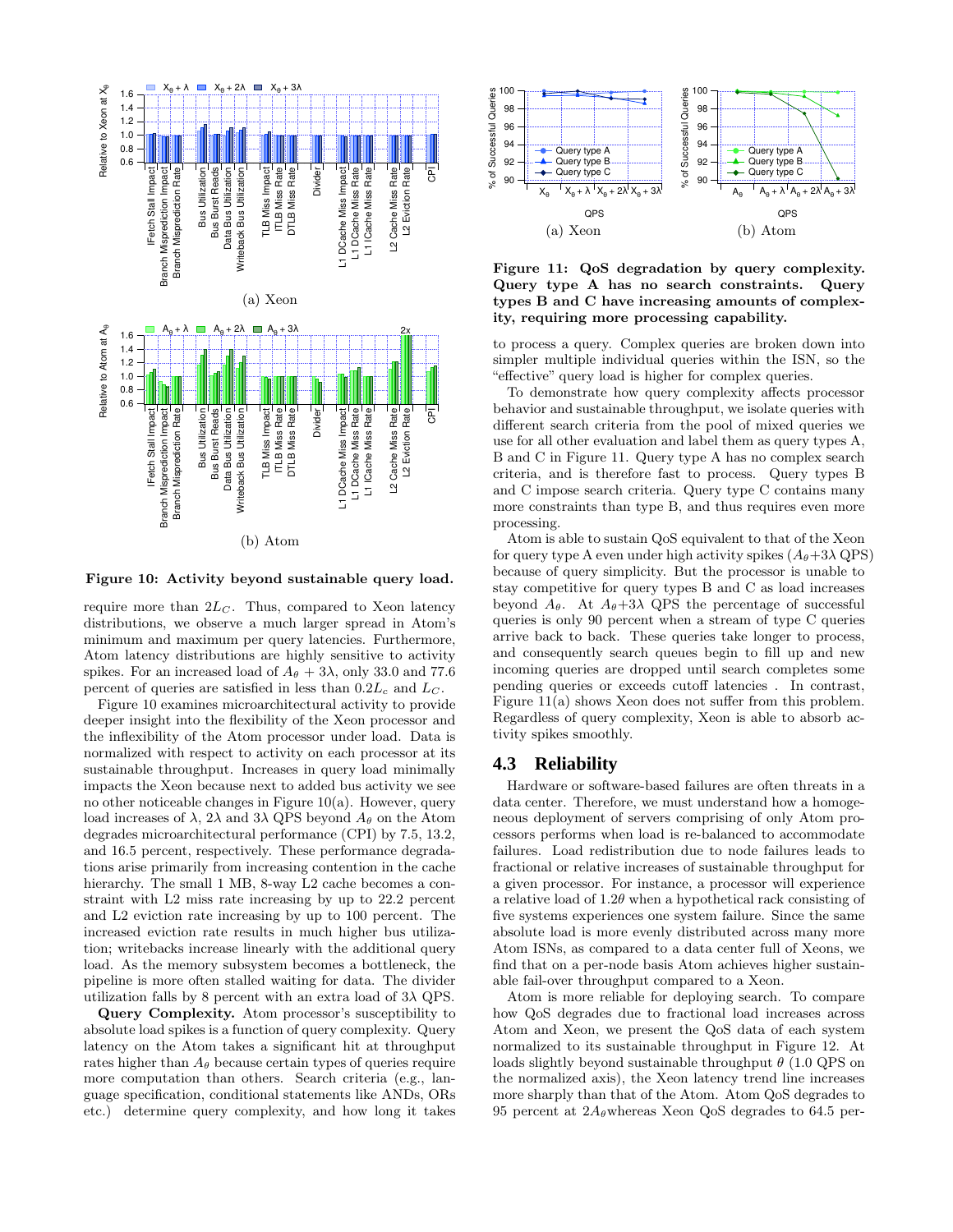



Figure 12: Comparing QoS normalized to each system's sustainable throughput.

Figure 13: Comparing latency normalized to each system's sustainable throughput.

cent at  $2X_{\theta}$ . QoS degrades more gradually because the same fractional increase in load (e.g.,  $1.2 \times$ ) on Atom corresponds to a smaller increase in the absolute number of queries on Xeon;  $X_{\theta}$  is larger than  $A_{\theta}$ .

100 90 80 r as so the control of the control of the control of the same with a second record for some and C 60 u dhe ististicat minimum dilt accord for bis animum dilt accord for bis animum of forms or computed as an ori and the same can allow the same can allow the same can allow the same can allow the same of the same of the same of the recommendation of  $X$  is the same of the recommendation of  $Y$  is the same of the recommendation of  $Y$ pa aided add and an interest and all care of the search of the search of the search of the search of the search of the search of the search of the search of the search of the search of the search of the search of the searc 0.1 - 1 1 1 1 1 1 1 1 1 1 1 1 2 K 3 3 1 1 a 3 3 3 3 3 3 3 3 3 3 3 3 3 4 a 3 3 4 a 3 4 a 3 4 a 3 4 a 3 4 a 3 4 a 3 4 10 1001<br>1001<br>1001<br>1001<br>1001<br>2002<br>10022<br>10022<br>10022<br>10022<br>10022 uding the Contract of the Contract of the Contract of the Contract of the Contract of the Contract of the Contract of the Contract of the Contract of the Contract of the Contract of the Contract of the Suite of the Suite 「Tag U m y s n u u od us 1」 a g n m q u - i . a g n u w m q u - i . a g i s . h . o ? Xeon is unable to handle load increases robustly because of latency violations. Compare the latency on Xeon versus Atom with respect to each machine's sustainable throughput in Figure 13. Latency increases more gradually on the Atom than on the Xeon. Query latencies exceed  $L_C$  on the Xeon beyond  $1.5X_{\theta}$ . This means that even though the processor eventually locates pages corresponding to a query, the results are invalid because the aggregator terminates after  $L<sub>C</sub>$ , assuming the ISN cannot produce the required pages. By comparison, latency on the Atom is still tolerable at  $0.5L_C$  at  $A_{\theta}$ , and thus its results are still valid.

 $QPS$ <br>12: Compar-<br>normalized to<br>stem's sustain-<br>uughput.<br> $\epsilon_{\theta}$ . QoS degrades i<br>increase in load ( $\epsilon_{\theta}$  increase in the<br>is larger than  $A_{\theta}$ ,<br>unable to handle<br>violations. Computed in expansion,  $Q$ <br>non the Xeon. Q<br>n ma Coma Sase created to Sase created the Link of the Link of the Link of the Link of the Link of the Link of the Link of the Link of the Link of the Link of the Link of the Link of the Link of the Link of the Link of the L guenchle rack are lines assemble. The seasonal control of the season of the season of the season of the control of the case of the case of the case of the case of the case of the case of the case of the case of the case of 3. Comparing<br>
1.3 2. Comparing<br>
normalized to<br>
isomorphical to<br>
because the same<br>
Atom corresponds<br>
then corresponds<br>
then corresponds<br>
to a section of the product of the product<br>
to a query, the<br>
product of the product<br> المحمد المحمد المحمد المحمد المحمد المحمد المحمد المحمد المحمد المحمد المحمد المحمد المحمد المحمد المحمد المح<br>والمحمد المحمد المحمد المحمد المحمد المحمد المحمد المحمد المحمد المحمد المحمد المحمد المحمد المحمد المحمد المح Xeon is unable to scale to higher loads because the microarchitecture is saturated beyond  $1.5X_{\theta}$ . Figure 14 shows microarchitectural effects across the Xeon and Atom processors for relative load increases of 1.2×, 1.4×, 1.6×, 1.8×, and  $2\times$  beyond sustainable throughput. On Xeon, the processor's microarchitectural event activity plateaus from  $1.6X_{\theta}$ onwards. Branch misprediction rates, bus utilization, TLB activity, cache activity all reach maximum levels. Therefore, the CPI increase is capped at ∼1.11x. While the Xeon system saturates at  $1.6X_{\theta}$ , Atom has more room for additional fail-over load, as indicated by increasing additional microarchitectural activity and CPI for the same relative loads.

Overall, these findings indicate that while Xeon is capable of sustaining higher throughput, it must run significantly under peak capacity to handle fail-overs, thus lowering throughput-per-watt further on top of already high power costs. As fail-over load per Atom server is smaller, and as its load is more distributed than in a data center comprising of fewer but higher capacity Xeons, Atom-based search is more reliable and energy-efficient. However, there are platform and system-level effects, in addition to flexibility sensitivity that impact any transition to Atoms.

# **5. MITIGATING THE PRICE OF EFFICIENCY**

Strategies are necessary to mitigate the price of efficiency in using small cores for our web search. In this section, we propose holistic system-level strategies, as well as microarchitectural enhancements to individual cores to enhance robustness, flexibility and reliability guarantees.

#### **5.1 Over-provisioning and Under-utilization**

To improve QoS despite activity spikes, we might overprovision and underutilize Atom's. If we find an Atom node



Figure 14: Microarchitectural activity during load redistribution because of fail-overs.

cannot tolerate a  $\lambda$  increase in QPS in a robust manner, we simply utilize the node at  $(1-\lambda/A_{\theta})$  percent. While this reduces throughput, the power difference between Atom and Xeon processors still favors mobile processors. Overprovisioning, however, incurs significant power overheads and has implications for the total cost of ownership (TCO). We break down TCO into server costs, their average power consumption, and the associated infrastructure for cooling and power distribution to provide insight into the system-level costs of Xeons and Atoms. We also assess the sensitivity of Atom's efficiency advantages to system-level costs.

Platform Overheads. Although the Atom core itself typically dissipates anywhere between 1.5 to 4.5W when running search, peripheral components on the motherboard contribute another 20 to 30W to platform power. To be successful, multiprocessor integration is necessary to help reduce these overheads. Through system engineering, Atom processors can deliver better platform-level performance-perwatt, since multiprocessor integration will amortize peripheral penalties over a larger number of processors. Based on our peripheral component analysis in Table 3, Atom-Diamondvilles exhibit only  $0.4\times$  the platform-level cost and power efficiency of the Xeon. Although the Atom processor is itself much more power-efficient, system engineering and optimization is required to reduce the overheads of peripheral components, such as the motherboard, network interface card, memory, and storage.

To reduce platform overheads, an amortization strategy is needed to integrate more Atom cores into a single processor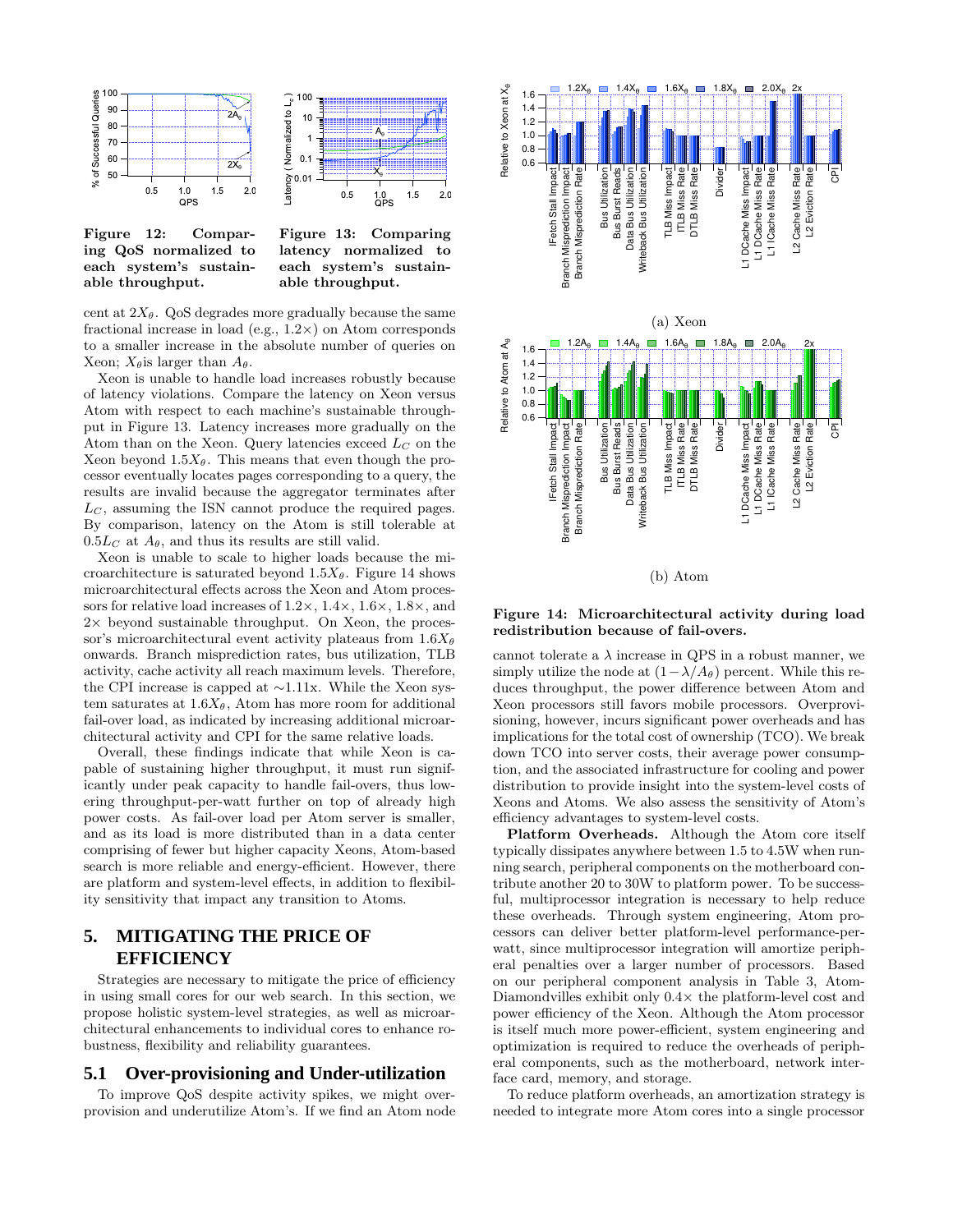|                           |                          | Xeon         | Atom                   |              |                  |              |  |
|---------------------------|--------------------------|--------------|------------------------|--------------|------------------|--------------|--|
|                           | Harpertown               |              | Diamondville           |              | Hypothetical     |              |  |
|                           | 4-core, 2-socket         |              | $2$ -core, $1$ -socket |              | 8-core, 2-socket |              |  |
|                           | Cost (                   | Power (W)    | Cost (<br>Ш            | Power (W)    | $Cost($ \$       | Power (W)    |  |
| Processor                 | 760                      | 125          | 45                     | 3.2          | 760              | 25.6         |  |
| Motherboard               | 200                      | 30           | 80                     | 30           | 200              | 30           |  |
| Network Interface         | $^{\circ}$               | 5            |                        | 5            | 0                | 5            |  |
| Memory $(4\overline{GB})$ | 150                      | 8            | 150                    | 8            | 150              | 8            |  |
| Storage (HDD)             | 100                      | 10           | 100                    | 10           | 100              | 10           |  |
| Total Server Cost         | 1210                     | 178          | 375                    | 56.2         | 1210             | 78.6         |  |
| Normalized Efficiency     | 1.0<br>$\mathrm{QPS}/\$$ | 1.0<br>QPS/W | 0.4<br>QPS/\$          | 0.4<br>QPS/W | 1.0<br>QPS/      | 2.3<br>QPS/W |  |

Table 3: Peripheral component costs. Xeon motherboard cost and power is quoted for the Intel S5000PAL [12] and Atom is quoted for the Intel D945GCLF2 [6]. Memory data is reported from Micron power specifications [16]. Storage data is reported from Seagate data sheets [19]. Processor and motherboard cost of the hypothetical Atom is based on the Xeon-Harpertown. Its power corresponds to the Atom-Diamondville.

die. We compute the cost of building a two socket system consisting of Atom-Diamondville processors by evaluating the number of Atom cores that fit in the area budget of a Xeon processor. Four dual-core Atom-Diamondville processors fit into the area of a single socket Xeon-Harpertown processor (50 sq-mm into 214 sq-mm). This hypothetical scenario is based on industry trends towards multiple in-order x86 CPU cores [20]. We assume processor and motherboard costs for the multiprocessor-based Atom are equivalent to the Xeon-Harpertown platform. As manufacturing costs are driven by die area and not by the number of cores for a given die size, we assume the same processor cost. Similarly, because of socket compatibility, we assume motherboard cost is the same. System memory and storage costs are independent of processor specifics, and therefore equivalent across all three platforms.

To test the benefits of multiprocessor integration, we compare the costs of a two-socket Xeon-Harpertown platform, a single-socket Atom-Diamondville platform (representative of current experimental systems), and a dual-socket Atom-Hypothetical platform (representative of projected integration). By integrating up to eight Diamondville cores into a single chip and building a system with two sockets, amortization once again highlights Atom efficiency. As per our computed cost in Table 3, an integrated low-power multiprocessors would be competitive with a cost and power efficiency advantage of  $1.03\times$  and  $2.3\times$  over the Xeon. In summary, our analysis prompts us towards better system integration to enable successful overprovisioning, while achieving much better performance-per-watt for approximately the same performance-per-dollar.

Efficiency Sensitivity. Depending upon application robustness, flexibility and reliability characteristics on a platform, a certain degree of overprovisioning is necessary. However, overprovisioning degrades efficiency by reducing the operational load on the processor. Therefore, while Table 3 reports efficiency differences at maximum sustainable load on Xeon and Atoms, there are cost and power efficiency trade-offs that require careful consideration while underutilizing and overprovisioning processors.

We present overprovisioning analysis of search in Figure 15. At peak throughput utilization, or 0 percent overprovisioning, the integrated Atom-Hypothetical is  $1.0\times$  as cost efficient and  $2.3\times$  as power efficient as the Xeon-Harpertown (see Figure 15(a) and Figure 15(b), respectively). However, when considering flexibility requirements, Harpertown efficiency improves. For example, if search requires a tolerance



Figure 15: Efficiency sensitivity to overprovisioning when processors are underutilized for robustness, flexibility and reliability service requirements.

of  $\lambda$  QPS against activity spikes, the Harpertown requires only 7.4 percent overprovisioning, whereas every core within the hypothetical Atom requires a 28.6 percent margin. Consequently, cost and power efficiency of Harpertown with respect to the hypothetical Atom improves by 25 percent and 12 percent to  $1.25\times$  and  $0.55\times$ , respectively. Based on the sensitivity analysis in Figure 15, we invite readers to identify target utilization levels that best fit production-level robustness, flexibility and reliability requirements.

Capital and Operational Costs. To study the costs of managing Xeons versus Atoms at the scale of an entire data center, we quantify TCO in terms of aggregate sustainable throughput-per-TCO dollar. We assume search is running on either the Xeon or Atom processors. We evaluate the Atom-Diamondville and Atom-Hypothetical.

We use a publicly available cost model to estimate data center capital and operational costs [11]. The model assumes \$200M facility costs based on 15MW of critical power with a data center power usage efficiency (PUE) of 1.7. The model amortizes power distribution and cooling infrastructure costs over fifteen years and the purchase cost of servers over three years. The total cost of operating and managing the data center is presented on a monthly basis. The model categorizes the TCO into the following: power (electricity bill for running all servers), servers (purchase cost), cooling and power distribution (data center infrastructure power cost) and others (miscellaneous costs). To maintain our focus on platform overheads and power efficiency only, we constrain our TCO analysis by omitting discussion about network, software licensing, and personnel costs, assuming they are uniform across all deployments.

Figure 16 proportionally illustrates TCO costs associated with using Atom processors instead of Xeon-Harpertowns.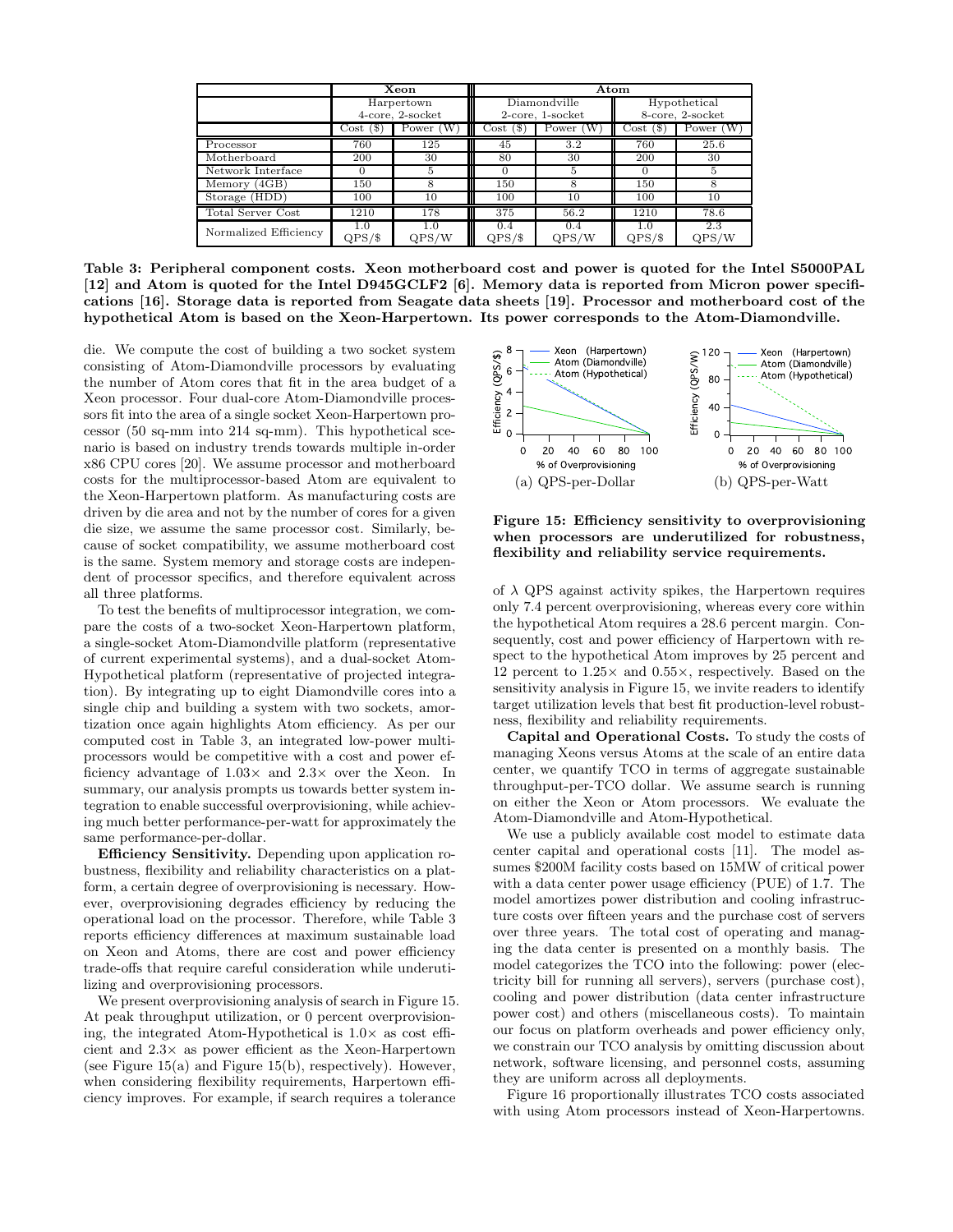In going from the Xeon-Harpertowns (Figure  $16(a)$ ) to the Atom-Diamondvilles (Figure 16(b)), we suffer a 56 percent loss in performance-per-dollar spent managing the data center. Despite spending the same amount of money purchasing servers (51.4 percent on the Xeons versus 51.1 percent on the Atom-Diamondvilles), we get lower aggregate throughput from the Atom-Diamondvilles.

The loss in efficiency is mainly because of power inefficiencies at the system-level, which limit the number of Atom systems per data center. For a fixed critical power budget of 15MW, the data center houses 84,269 Xeons, which is far fewer than the 267,857 Atom-Diamondvilles possible within that same power envelope. But the Xeons generate 59 percent more throughput than the Atom-Diamondvilles. To match that throughput, the data center requires 650,000 Atom-Diamondvilles, far exceeding the data center's critical power budget by a factor of 3×.

With better system integration, however, an Atom-based data center can achieve approximately  $1.5\times$  the throughputper-TCO dollar of Xeons. Figure 16(c) illustrates better throughput-per-dollar improvement through sheer increase in pie size with respect to the Xeons. Notice that this is a significant improvement at the data center-level in contrast to the system-level where the difference between Xeon-Harpertown and Atom-Hypothetical is negligible (see Table 3). The larger advantage at the data center-level arises from issues like power and cooling distribution. For instance, a multiprocessor-based Atom consumes approximately 3× less power than Xeons, and therefore its cooling requirements are lower, which benefits data center density.

System integration achieves better value per dollar spent managing the data center. Consider the distribution changes between the slices corresponding to Figure 16(a) and Figure  $16(c)$ . In the hypothetical Atom, server purchase cost is a significant portion of the monthly TCO, increasing from 51.4 percent for Xeons to 70.5 percent for Atoms. Despite this increase, using Atoms is opportune for two reasons. First, aggregate throughput using multiprocessor-based Atoms increases by over 2.3×. Second, considering the same critical power envelope of the data center, we are able to accommodate many more servers that are delivering higher aggregate throughput. By better integration, we void the need to expand or build newer data centers with higher power budgets, since we are capable of exploiting existing infrastructure more effectively. Moreover, compared to the purchase cost of additional servers, the overall operational and management costs of Atoms increase by only 60 percent relative to the Xeons. These trends, combined with lower expenditures for power and cooling infrastructure, indicate investment value will improve by transitioning to small cores.

### **5.2 Microarchitectural Enhancements**

While overprovisioning addresses robustness QoS concerns at the system level, achieving lower latency per query is still essential on the Atom, especially for flexibility requirements in the presence of complex query load. Otherwise, the quality of search results will deteriorate as explained in Figure 8. To effectively achieve lower latency, we require microarchitectural enhancements to the Atom core. In Section 3, we found the Atom experiences particular stress on the divider, branch predictor, and cache hierarchy. Enhancing the Atom core based on those findings implies designing small cores using unconventional strategies in which, for example, a light-



Figure 17: Search execution activity. (a) Execution time distribution across search phases. (b) Cyclesper-instruction (CPI) normalized to Xeon across the different phases of search computation on Atom.

weight datapath is paired with a disproportionately large cache hierarchy, at least for applications like search. These subtle modifications are likely to be more power efficient than transitioning to an out-of-order datapath.

To understand Atom bottlenecks and their root causes in the design, we must breakdown and analyze the different parts of search in isolation. Figure 17(a) illustrates that execution time is fairly distributed across all phases of search computation. This distribution gathered on a Xeon is identical to search on Atom. Additionally, Figure 17(b) suggests the most important functions exist throughout the phases of computation; all four major components of the search engine experience significant microarchitectural latency increases between 1.5× and 2.8× relative to Xeon performance. Atom performance degradation is broadly distributed and cannot be attributed to any one function or phase of computation.

Bottlenecks are limited to a few functions within each phase of search computation. We observe a significant overlap within the top 20 functions across both Xeon and Atom, indicating function importance depends more on the application and less on the architecture. Given the 20 most important functions and our knowledge of computation phases, we identify a representative function from each phase (Manager, NeuralNet, Ranker, and Streams). Figure 18 illustrates the microarchitectural events that affect the performance of those four representative functions. The events illustrate a broad range of performance limitations when adopting the small Atom cores. Just as no single function or single phase of computation accounts for Atom's performance limitations, no single microarchitectural event can be identified as the performance constraint.

Each function representing a different phase of search exercises different parts of the microarchitecture. Atom resources are constrained and particular stress is exerted on the divider, branch predictor, and cache hierarchy. The neural network stresses the divider and L2 cache. This function exhibits a  $64\times$  increase in division time, which seems to arise from a design decision regarding SIMD versus scalar dividers; scalar division is performed in a SIMD execution unit [10]. Atom's small 1MB, 8-way L2 cache leads to a  $14\times$  increase in L2 cache misses. The net effect is a  $4.8\times$ increase in CPI. In contrast, other parts of the ranker stress the branch predictor and L1 data cache. The performance impact of branch misprediction increases by  $142\times$  from a very low Xeon baseline. Such penalties may arise from the ranker's algorithmic components, which apply different strategies depending on the query and cutoff latencies. The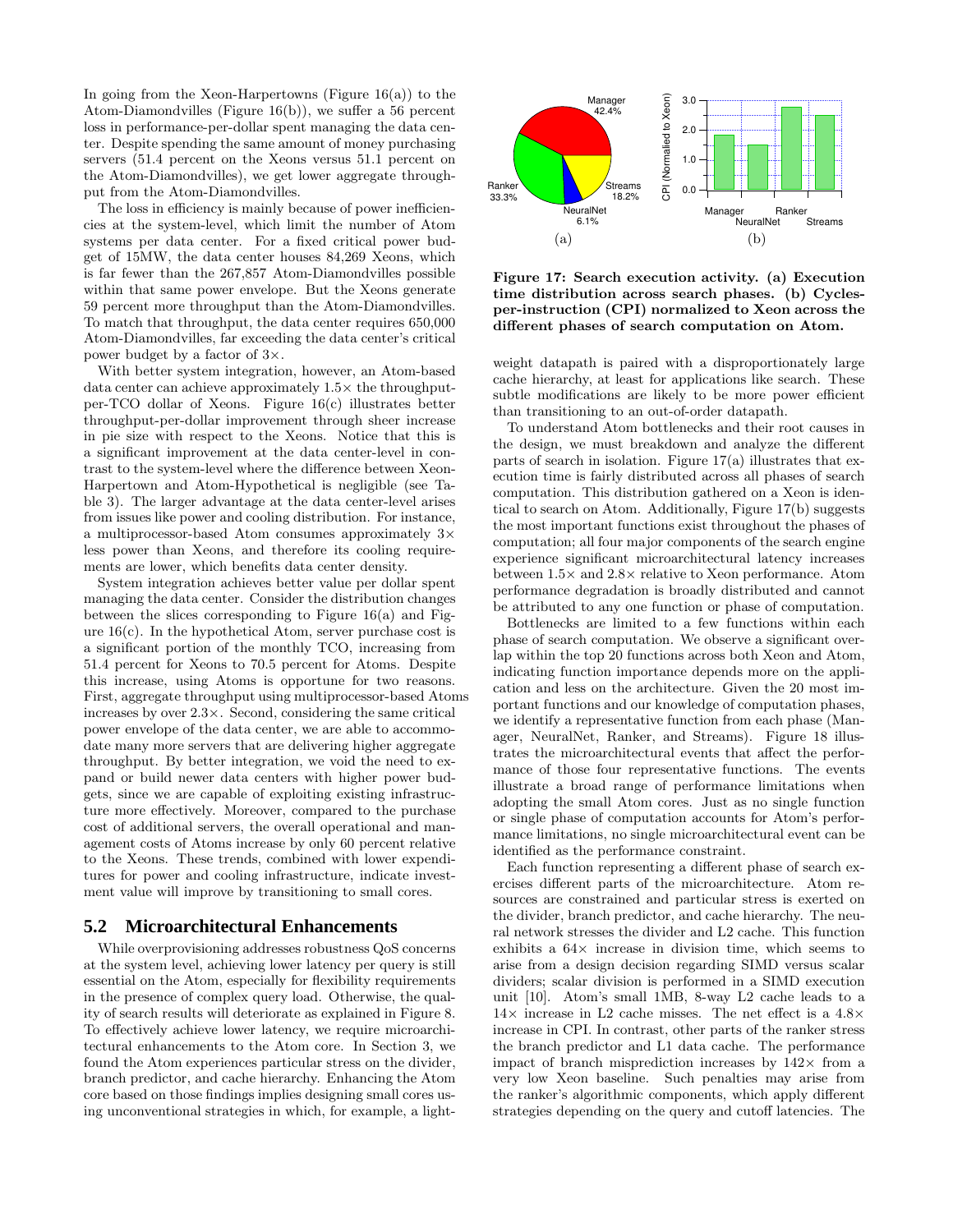

Figure 16: Total Cost of Operation (TCO) dollar. Each chart illustrates the breakdown of capital and operational expenses associated with sustainable throughput per monthly TCO dollar. With Xeon-based systems (a) as the baseline, pie charts (b) and (c) proportionally illustrate the return value per dollar spent managing the data center using either Atom-Diamondvilles, or our proposed integrated Atoms.



Figure 18: Identifying bottlenecks across phases of search using a representative functions.

impact of L1 data cache misses increases by  $79\times$  from a very low Xeon baseline. The net effect is a 2.9× increase in CPI.

Also stressing the branch predictor, streams manipulate an iterator data structure containing indices that match words within the query. Finding a particular element within the iterator requires non-trivial control flow, which exercises the branch predictor with a 49× penalty relative to Xeon. Therefore, CPI increases by 2.8×. Lastly, the manager coordinates the movement of index files to and from memory. The smaller L2 cache limits opportunities to exploit locality and produces a  $14\times$  increase in misses. The smaller cache also increases memory subsystem activity by 20 to  $22\times$ , thus causing a  $4.6\times$  increase in CPI. Overall, although we observe comparable performance degradations between 2.8× and 4.8× in representative functions across the four major phases of computation in search, the microarchitectural bottlenecks differ significantly.

Despite the near-term shortcomings, the ideal efficient microprocessor seems closer to the mobile-class end of the microarchitectural spectrum. For instance, reflecting back on the microarchitectural effects shown for activity spikes in Figure 10, we observe that the Xeon is significantly overprovisioned since activity spikes do not have any noticeable effect on the branch predictor, divider or the cache hierarchy. In migrating to simpler cores, some of that logic or area overhead can be redirected towards our proposal for (traditionally) disproportional structures like large caches and bus bandwidth for mobile cores to reduce latency.

## **5.3 Towards Heterogeneous Cores or Accelerated Multiprocessors**

Looking further beyond microarchitectural enhancements, heterogeneous multiprocessors might provide accelerators to mitigate computational bottlenecks. Prior efforts have been made to combine large and small cores into a single chip multiprocessor (Section 6). However, when considering tasklevel division (Manager, NeuralNet, Ranker, Streams) across big and small cores, our analysis indicates that such a solution is inefficient for our version of web search.

Search has no single function or phase of computation that can be carved out to execute efficiently on a large core, such as the Xeon. Consider the four phases of computation (Manager, NeuralNet, Ranker, Streams) and their potential performance gains on Xeon  $(4.8\times, 4.6\times, 2.9\times, 2.8\times)$  from Figure 18. Furthermore, pessimistically assume the Atom operates at its measured peak (4.3W) and optimistically assume Xeon operates at its measured idle (38.5W). Thus, we derive the minimum power increase of  $16.3\times$  when performing computation on Xeon versus Atom; the power increase will always be larger in practice. Even in this optimistic scenario, the power differential of  $16.3\times$  dominates the performance differential of 2.8-4.8×.

Speeding up the Manager, NeuralNet, Ranker, and Streams with a Xeon core in an heterogeneous multiprocessor would lead to  $0.29 \times$ ,  $0.17 \times$ ,  $0.18 \times$ , and  $0.29 \times$  the Atom efficiency, indicating the difficulty of efficient acceleration with heterogeneous multiprocessors comprised of general-purpose architectures. While it may be possible to extract parallelism at a granularity finer than computational phases, doing so requires significant re-engineering of our production web search, which is a complicated and costly task. It might also be feasible to direct complex queries to Xeon instead of Atom, since Xeon can handle ISN-level internal absolute load spikes more gracefully than Atom (see Section 4.2). However, the cost to efficiency is high.

In the future, more efficient acceleration may arise from application-specific accelerators targeting computational kernels (e.g., neural network). Such accelerators may incur low power costs, while recovering performance lost by low-power, mobile-class architectures.

## **6. RELATED WORK**

The landscape of data center workloads is changing. Ranganathan and Jouppi discuss the changing workload mix and